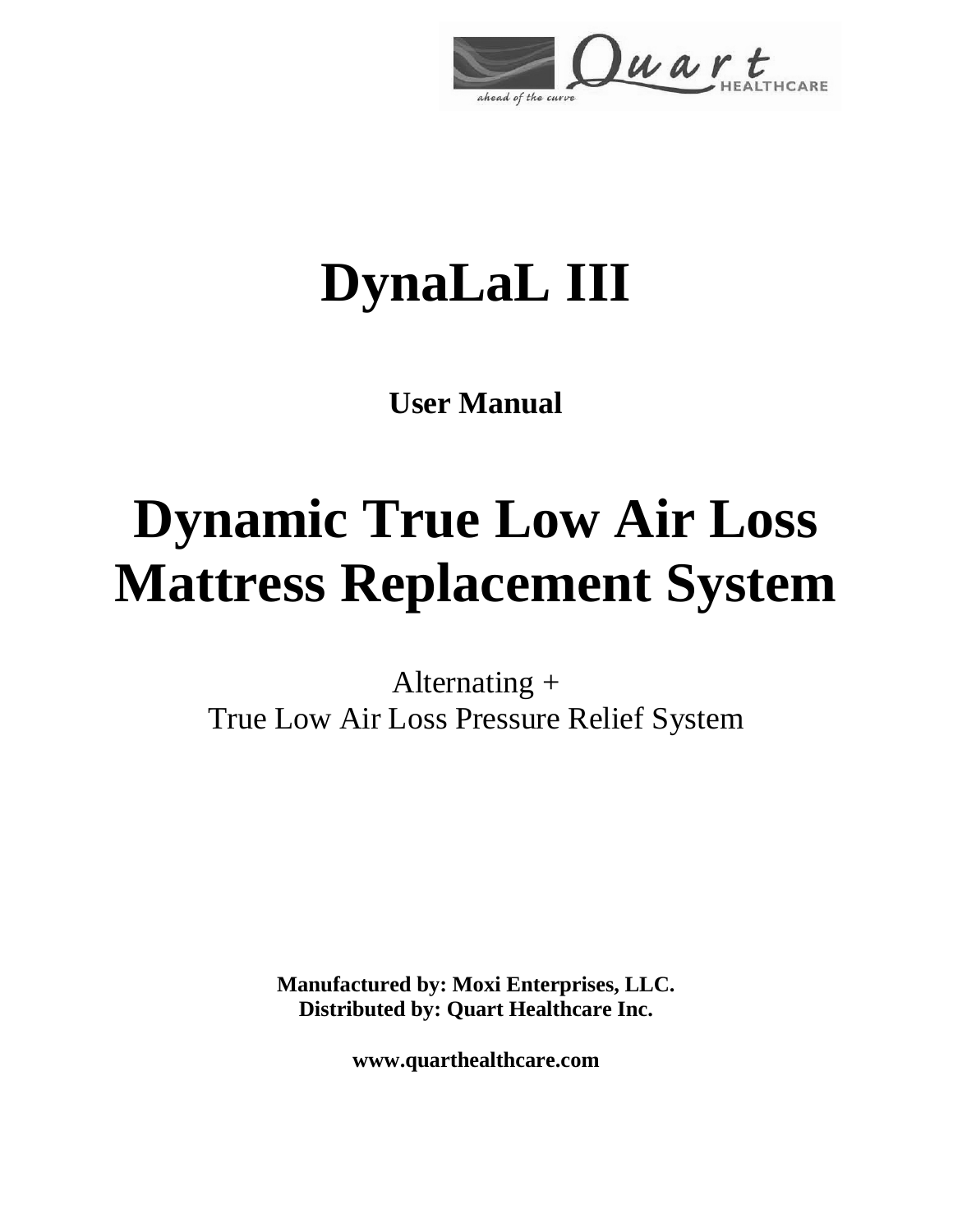# **WARNING**

- Connect the Master Control unit to a proper power source
- $\triangle$  Do not use the system in the presence of any flammable gases (such as Anesthetic Agents)
- $\triangle$  Keep the pump and mattress away from sources of liquid and open flames
- $\triangle$  Keep mattress away from sharp objects
- The device is not AP/APG protected
- $\triangle$  Keep mattress system away from heating devices
- No modification of this equipment is allowed

# **CAUTION**

- Consult a clinical professional before use of mattress
- $\cdot$  Support surfaces should always be used in conjunction with a care plan that includes the turning/repositioning of the patient over a 24 hour period
- The control unit should only be repaired by an authorized vendor/distributor
- Do not drop the control unit and avoid direct sunlight or extreme cold conditions
- $\bullet$  Operation Temp: 5°C ~ 35°C, Relative Humidity: 30% ~75 %
- During operations, cellular devices with output power over 2W shall be kept at least 3.3 meters away

# **Contraindications**

- The system should not be applied to patients suffering from polytrauma with fractures of spine, pelvis, extremities and skull. Patients with neurological impairments and missing body perception should require a physician's prescription. Alternating pressure should not be applied to patients that are experiencing pain or pain sensitive patients. In these cases we recommend the application of static mode or other suitable foam overlays or other materials which can be found in the Quart Healthcare product range
- People who may be allergic to any materials/substances used for the mattress and cells should not be positioned on the mattress.

# **Intended Use**

The DynaLaLⅢ system is a unique and innovative specialized mattress replacement unit. The system utilizes true low air loss technology with a high flow rate that provides pressure management for the treatment of pressure ulcers. The advanced 3:1 alternating function also provides an active prevention for pressure relief, especially for those in acute care and long term care settings (the cells inflate and deflate in a 3:1 cycle, meaning 2/3rds of the body is always supported at any given time). The soft to firm adjustment allows the patient to adjust the firmness or softness of the surface for optimal comfort. The surface also includes a 2 inch enclosed convoluted foam to provide extra protection and comfort for the patient in case of power failure and or in the case of mattress deflation.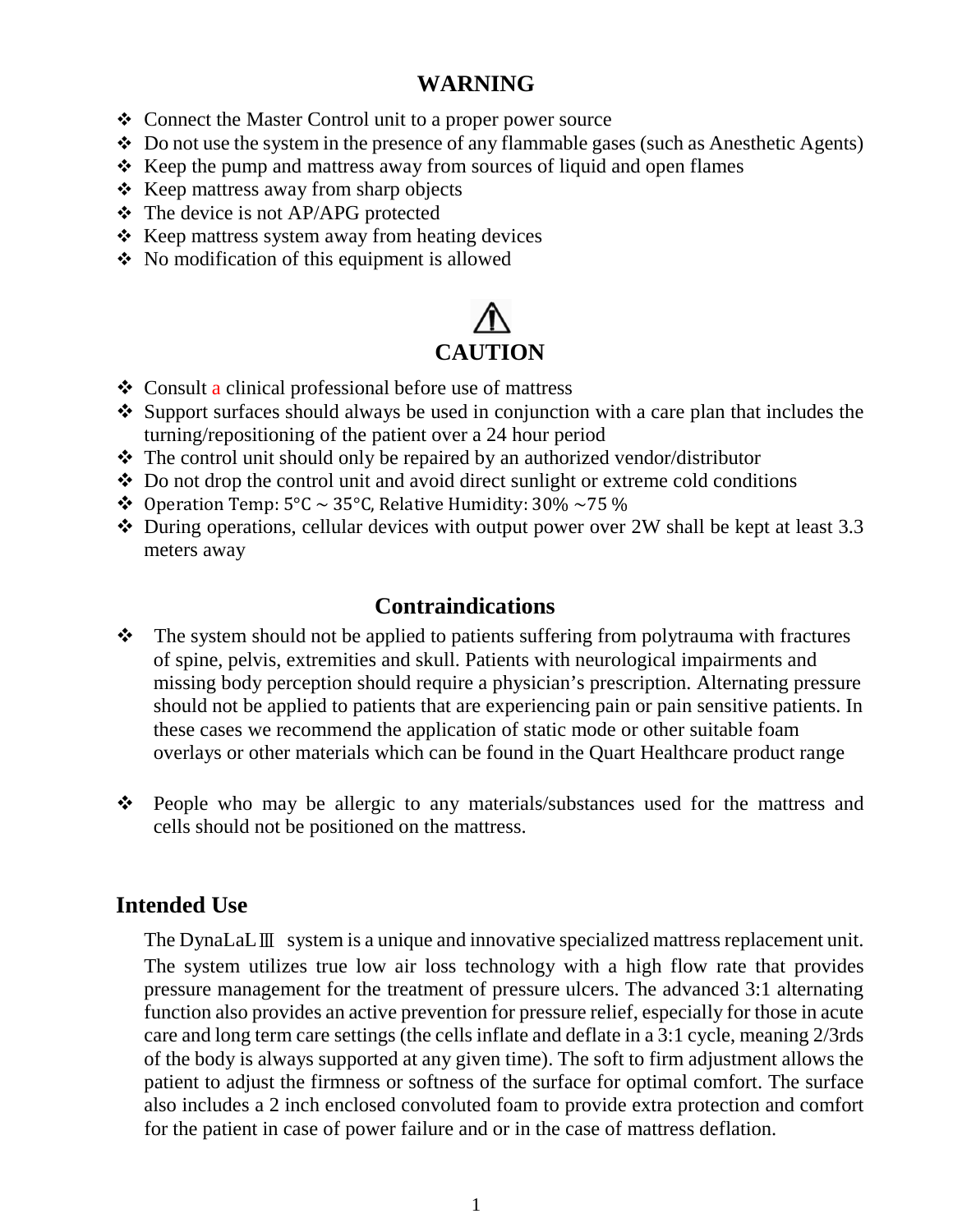#### **Control Unit Features (Blower)**

- There are 8 digital pressure settings for individual preferences. The control unit is set to default at P4 (150lb) setting per initial power-up. The control unit also includes a memory function. Starting from the  $2<sup>nd</sup>$  power-up, control unit will resume to the previous pressure setting before it was turned off.
- The control unit has three therapy modes to choose from:
	- (1) ALTERNATION allows the system to operate 3:1 alternating function, with selectable cycle time setting from 5, 10, 15 or 20 minutes.
	- (2) STATIC stopping the alternating functions, providing only true low-air-loss therapy.
	- (3) PULSATION pressure in the cells will pulsate in an alternating 3: 1 pattern without complete offload.
- MAX function: Max inflation provides a uniform firmness for nursing procedures. Uniformed firmness will last for 30 minutes; after 30 minutes, control unit will resume to its previous therapy mode and pressure setting.
- **FOWLER** function: When Fowler is selected, system's pressure and firmness will increase to support patient at chair position, preventing patient bottom-out. Fowler mode will last for 30 minutes, after 30 minutes the pump will resume to its previous therapy mode and pressure setting.
- AUTO function: DynaLaL III system is equipped with an auto-sensor technology. Plug in the sensor cable to air outlet and activate Auto mode. Under Auto mode, system is able to detect when/if the patient leaves the bed, system bottom out, and activate Fowler upon detection of bed head section's angular change over 30 degrees.
- BARI function: DynaLaL III system can used with different bariatric size mattresses. When bariatric size mattress is used, set the control unit at BARI mode for appropriate pressure setting.

| Model No.                             | DynaLaL III                   |  |  |  |
|---------------------------------------|-------------------------------|--|--|--|
| Part Number / Health Canada Device ID | FC-QHI0003V1 /<br>FM-MOX0014S |  |  |  |
| Size (cm)                             | 28.5(L)x19.5 (W)x33.5(H)      |  |  |  |
| Weight (Kg)                           | 5 Kg                          |  |  |  |
| Cycle Time (min)                      | 5, 10, 15, 20 minutes.        |  |  |  |
| Min/Max Pressure                      | 10-45 mmHg $+/-$ 6mmHg        |  |  |  |
| lMax Flow-rate                        | 1200 liter per minute         |  |  |  |
| <b>Rated Voltage</b>                  | AC 110-120V                   |  |  |  |
| <b>Rated Frequency</b>                | 60 Hz                         |  |  |  |
| <b>Fuse Rating</b>                    | T5AH / 250V                   |  |  |  |
| Current                               | 5A max.                       |  |  |  |
| Classification                        | Class I, Type BF              |  |  |  |
|                                       | Not AP or AGP Type            |  |  |  |
| Classification to Health Canada       | Class II                      |  |  |  |
| <b>Mode of Operation</b>              | Continuous                    |  |  |  |

#### **Master Control Unit**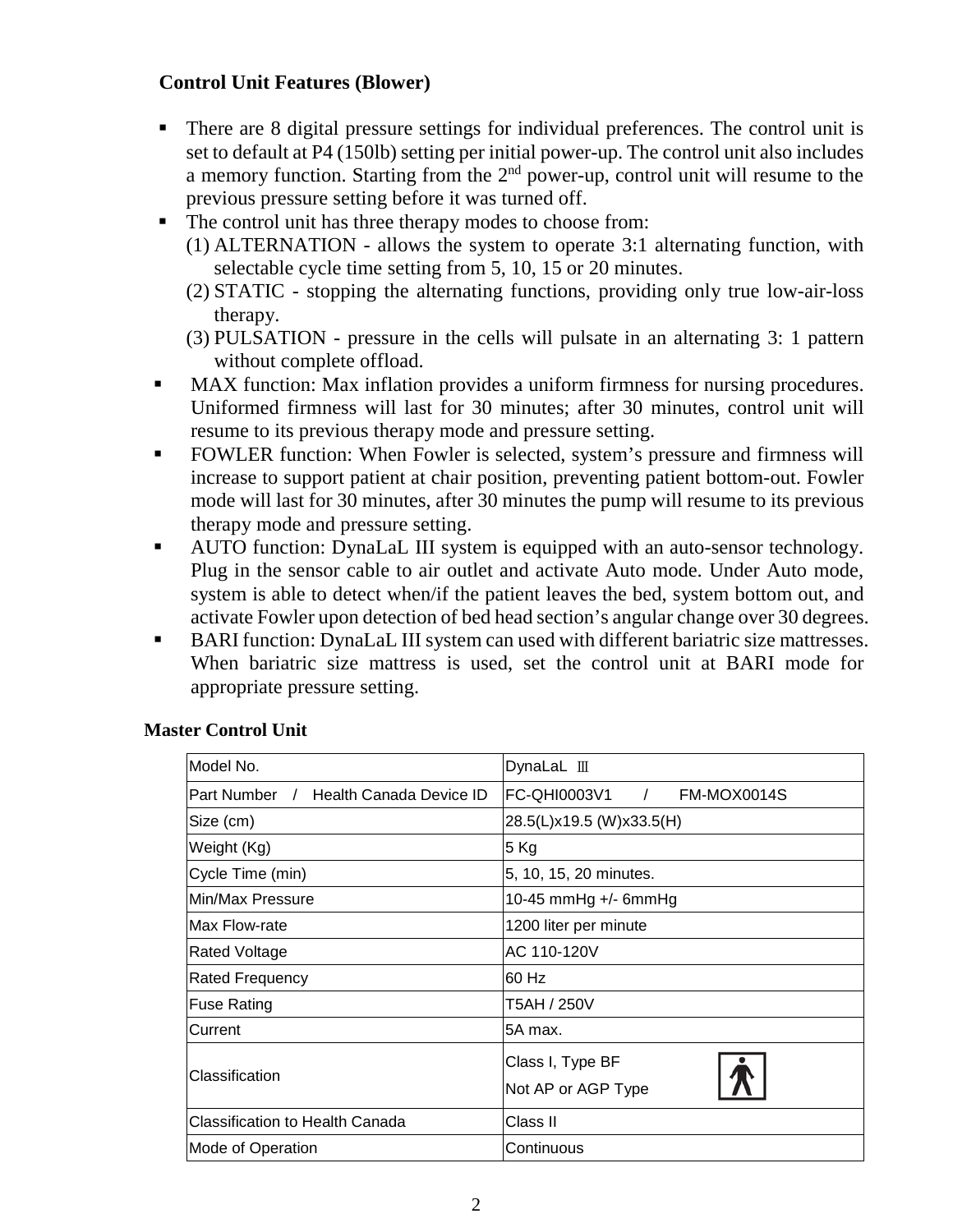#### **Mattress Features**

| Part Number             | FM-QHI0014<br><b>FM-QHI0015</b>                      |
|-------------------------|------------------------------------------------------|
| Size (in)               | 36" x 80" x 10"<br>48" x 80" x 10"                   |
| Health Canada Device ID | FM-MOX0015S<br>IFM-MOX0014S                          |
| Weight (Kg)             | 17 Kg<br>19 Kg                                       |
| Cells Material          | lPure PU                                             |
| <b>Cover Material</b>   | Nylon fabric w/ PU coating finish, quilting included |
| <b>Base Material</b>    | Polyester fabric w/ PVC coating                      |
| Number of Cells         | 18 cells                                             |

#### **Symbols Used**

|                       | Refer to Accompanying Documents |  |  |
|-----------------------|---------------------------------|--|--|
|                       | Type BF Applied Part            |  |  |
|                       | Waste Disposal                  |  |  |
|                       | Warning                         |  |  |
|                       | <b>Alternating Current</b>      |  |  |
| 60°C<br>$5^{\circ}$ C | <b>Temperature Limitation</b>   |  |  |
| 75%<br>30%            | <b>Humidity Limitation</b>      |  |  |

### **1. Instructions for Proper Use**

- i) Remove the existing mattress from the bed frame
- ii) Replace the standard mattress with the DynaLaL III mattress replacement system (arrange the mattress so that the air tube is at the foot of the bed)
- iii) Secure straps beneath the mattress to the bed frame
- iv) Hang the control unit on the foot board of the bed frame
- v) Attach the air tube connectors and sensor cable to the socket on the left hand side of the control unit panel
- vi) Ensure air hoses are not kinked under the mattress
- vii) Attach cover to mattress
- viii) Plug in the control unit (the STANDBY LED will illuminate)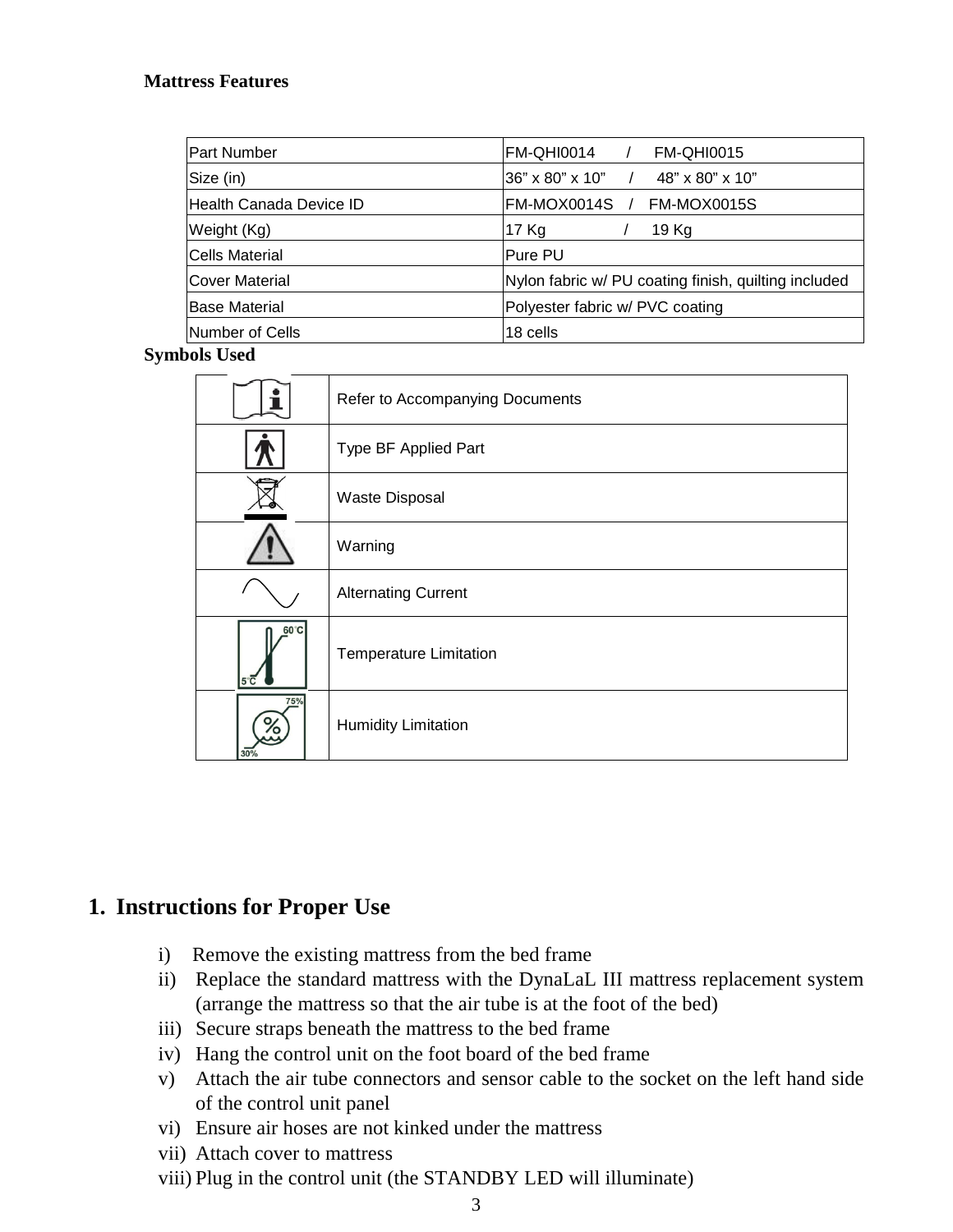- ix) Press the STANDBY/OPERATE button on the front panel (OPERATE LED will now be illuminated and the control unit will be in operation)
- x) Pressing the MAX button will activate quick inflation; allow 4-7 minutes for full inflation.
- xi) After the mattress is fully inflated, the caregiver can transfer patient to the mattress (note: the mattress can also be inflated while a patient is laying on it). Press MAX again to release the fast inflation mode.
- xii) Chose the appropriate therapy mode and adjust the system's pressure setting; Alternate mode can select cycle time between 5, 10, 15 or 20 minutes.
- xiii) The control unit includes a memory function, and will default to previous setting when powered on.

#### **Static Function**:

Press the STATIC button and adjust the comfort setting by pressing the +/- buttons to achieve maximum patient comfort. In STATIC mode the system provides only true low air loss therapy. Perform a hand check by placing hand under the patient's buttocks between the cells and foam. The patient should have at least 4 cm of clearance between the buttocks and the bottom of the mattress.

#### A**lternate Function:**

Press the ALTERNATE button to enable 3:1 alternating function.

#### **Pulsation Function:**

Press the PULSE button to enable pulsation function.

#### **Lock-out Function:**

 When lock-out function activates, buttons on the control panel will be non-functional; press and hold the LOCK button for 3 seconds to activate or deactivate lock-out function.

#### **Fowler Function:**

Press FOWLER button to enable fowler function.

#### **Auto Function:**

 When sensor cable is connected to the pump, AUTO mode will activate automatically. Under AUTO mode, system will detect leave-bed, bottom out and fowler.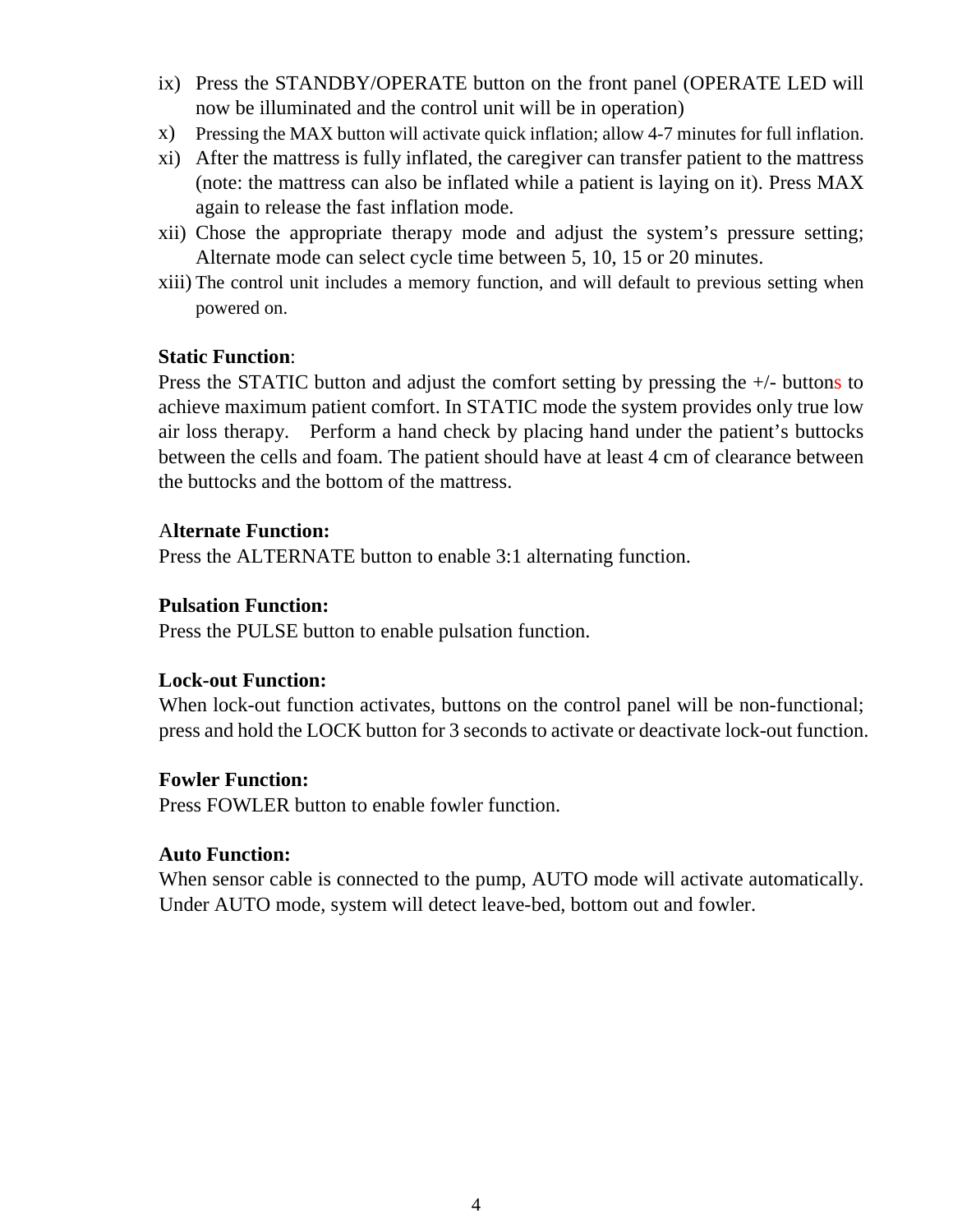### **Illustration of Control Panel**



## **2. Cleaning**

#### **Mattress**

The mattress should be cleaned on the bed weekly using a damp soft cloth and mild detergent. If top cover or bottom cover becomes severely soiled, put on clean gloves, plastic gown and eye protection before removing top cover or bottom cover and dispose according to standard hospital procedures for contaminated waste. Replace with clean covers.

**Covers** can be washed and thermally disinfected in a washing machine following the procedure below: **(Never use phenol based cleaning solutions)**

| Industrial | <b>Break</b> washes | Cold           | 10 minutes |
|------------|---------------------|----------------|------------|
|            | Main washes         | $60^\circ$ C   | 6 minutes  |
|            | Main washes         | $70^{\circ}$ C | 10 minutes |
|            | Extraction          |                | 2 minutes  |
|            | 3 Cold Rinses       |                |            |
|            | Extraction          |                | 5 minutes  |
| Domestic   | Pre-wash            | Cold           |            |
|            | Main Wash           | $70^\circ$ C   | 10 minutes |
|            | Extraction          |                | 2 minutes  |
|            | <b>Cold Rinses</b>  |                |            |
|            | Extraction          |                | 5 minutes  |
|            |                     |                |            |

#### **TUMBLE DRYING OR TUNNEL DRYING IS NOT RECOMMENDED**

Mattress cells can be wiped with a solution of sodium hypochlorite 1000ppm or any other non-phenolic germicidal solution.

#### **Master Control Unit**

#### **TURN OFF THE ELECTRICAL SUPPLY TO THE CONTROL UNIT AND**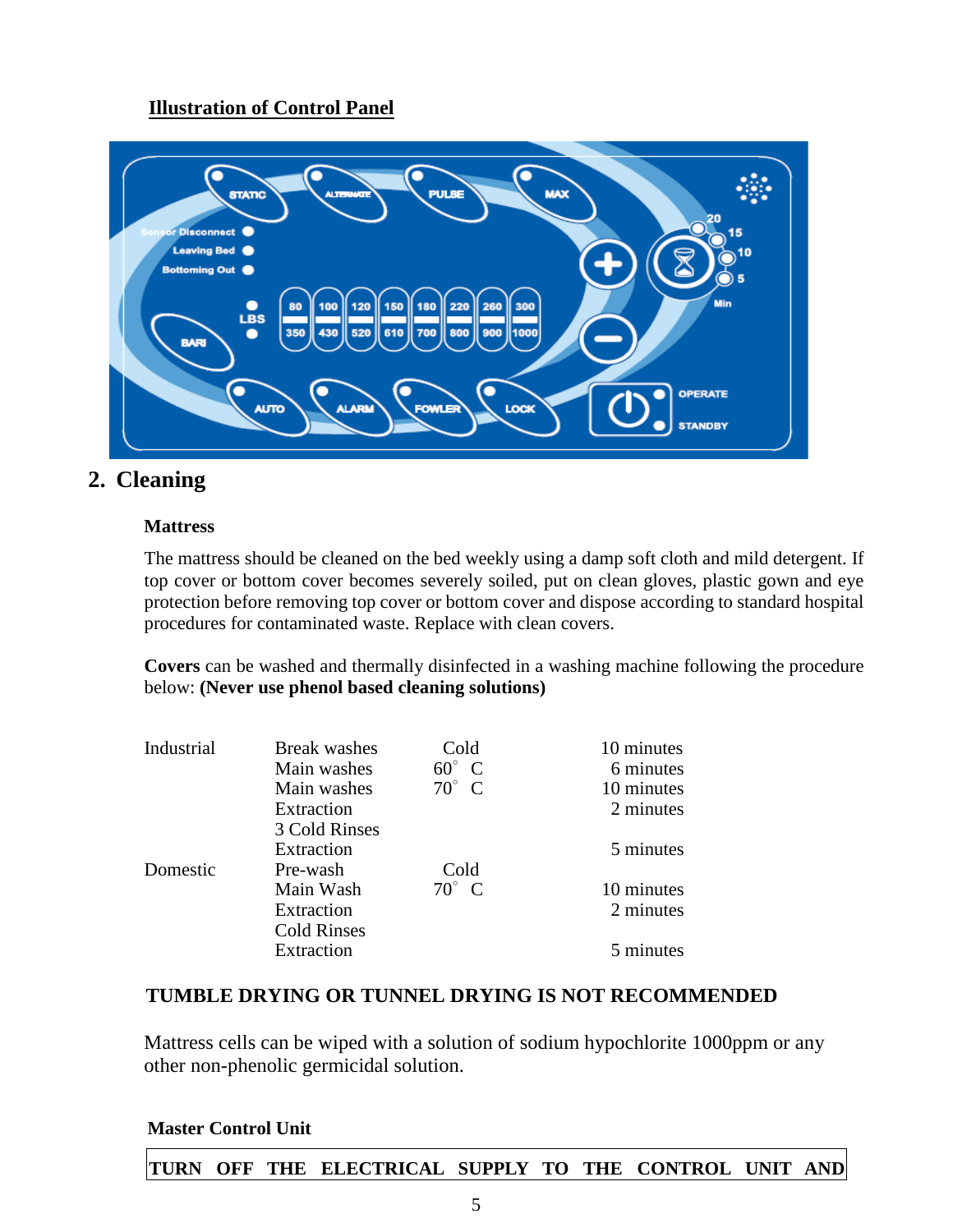#### **DISCONNECT THE POWER CORD FROM THE MAIN SUPPLY BEFORE CLEANING AND INSPECTION**

The casing of the pump is manufactured from ABS plastic. If soiled it can be wiped down with a sodium hypochlorite solution to a dilution of 1000ppm or any EPA approved, hospital grade disinfectant. **(Do not use phenol based cleaning solution)**

**The air filter must be checked and cleaned monthly** and replaced as often as possible, at a minimum of every six months. Remove the filter cap and then take out unclean filter. Replace with new filter.



# **3. Storage and Care**

### **Control Unit**

- Check the power cord and plug for abrasions and excessive wear
- Plug in the control unit and verify air flow from the hose connection ports
- Place in plastic bag for storage

### **Mattress Replacement System**

- Check the air manifold for kinks or breaks. Replace if necessary
- Disconnect the air tubing; all of the air will be expelled. Starting at the head of the mattress roll towards the foot of the bed. Use the base mounted straps to secure.
- Place the system in a plastic bag for storage.

It is recommended that the following guidelines are used whenever the system is being stored or transported to another location:

Temperature limitations  $5^{\circ}$ C ~ 60 $^{\circ}$ C Relative humidity  $30\% \sim 75\%$ 

# **4. Waste Disposal**

This Product has been supplied from an environmentally aware manufacturer that complies with the WEEE.

This product may contain substances that could be harmful to the environment if disposed of in places (landfills) that are not appropriate according the legislation.

Please be environmentally responsible and recycle this product through your recycling facility at the end of its life.

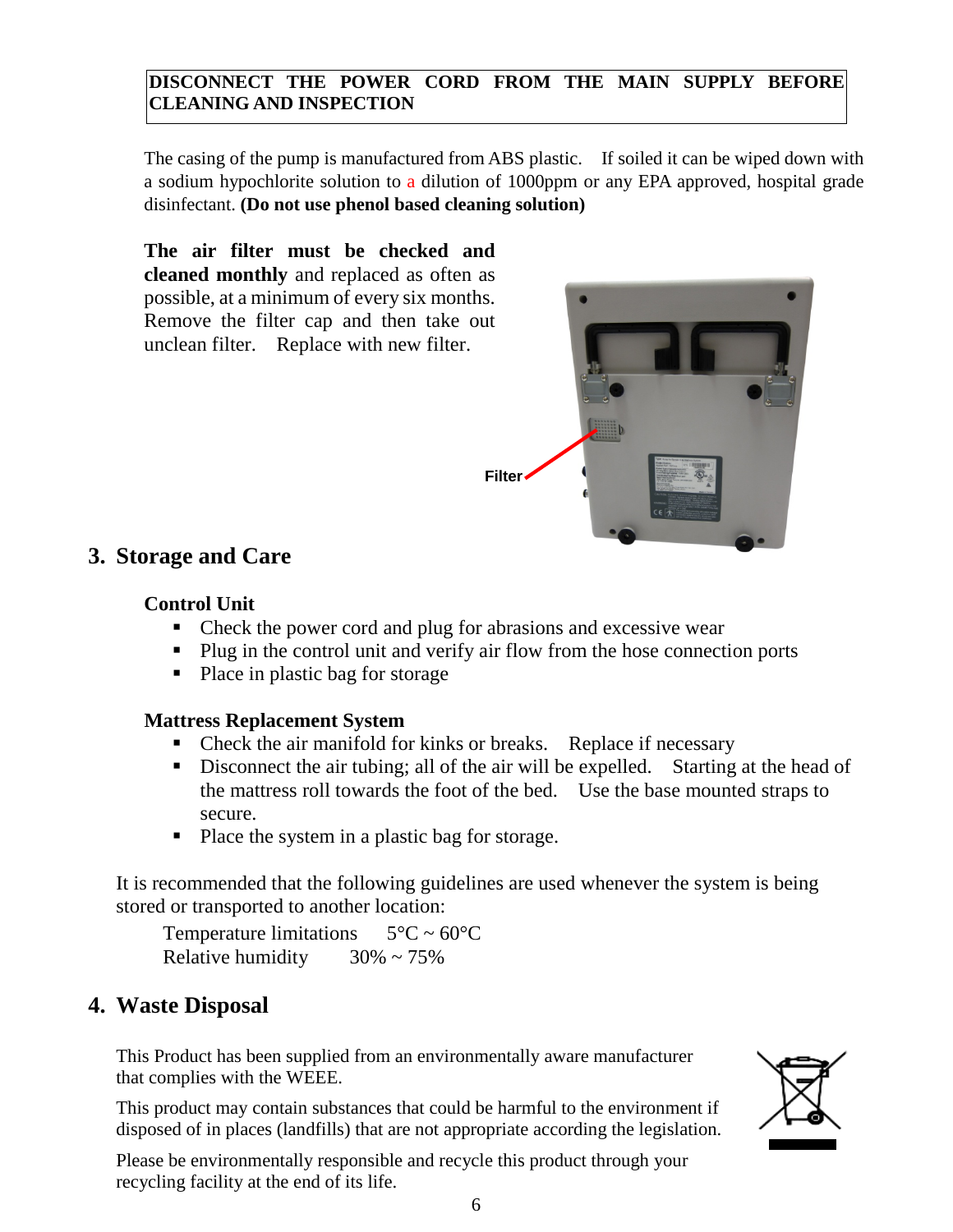# **5. Maintenance and Troubleshooting**

No daily maintenance is required. This equipment should only be serviced by authorized technical personnel. Use only original spare parts and consumables. In case of minor problems refer to the following:

| <b>Symptom</b>                                                                                           | <b>Inspection Procedure</b>                                                                                                                                                                                                                        | <b>Possible Solution</b>                                                                                                                                |
|----------------------------------------------------------------------------------------------------------|----------------------------------------------------------------------------------------------------------------------------------------------------------------------------------------------------------------------------------------------------|---------------------------------------------------------------------------------------------------------------------------------------------------------|
| The air is flowing out from the control unit<br>but the mattress is not inflating                        | 1. Are all tubes allowing smooth<br>airflow? Is an air tube kinked?<br>2. Is there any air leakage from the air<br>cells?<br>3. Is there any air leakage from air tube<br>between mattress and control unit?<br>4. Has the air tube connector been | 1. Adjust the air tubes to enable<br>smooth air flow.<br>2. Replace with new air cells<br>3. Replace with new air tubes<br>4. Re-connect the air tubes. |
| The Control Unit is not working                                                                          | connected properly?<br>1. Check the fuse<br>2. Check the power cord and power<br>voltage                                                                                                                                                           | 1. Replace with a new fuse. Fuses<br>may only be exchanged by<br>qualified and authorized<br>personnel.<br>2. Use a power regulator                     |
| Some air cells have abnormal low air<br>pressure while the air pressure for other air<br>cells is normal | 1. Is the connection between air cells and<br>the manifold kinked?<br>2. Is there any air leakage from the air<br>cells?                                                                                                                           | 1. Adjust the connection between<br>cells and manifold<br>2. Replace with a new air cell.                                                               |

### **6. Maintenance / inspection**

Maintenance at regular intervals (mandatory each year) is necessary to preserve the function of the control unit. Maintenance at regular intervals may only be performed by qualified and authorized personnel. Filters must be exchanged within this period.

Maintenance and/or inspection should be performed by an authorized dealer or a distributor at the client's expense.

# **7. Warranty**

- Quart Healthcare guarantees that this equipment is free from defects in materials and workmanship. Our obligation under this warranty is limited to the repair of equipment returned to the place of purchase within 24 months of delivery date
- We agree to service/adjust any equipment returned, and to replace or repair any part that is proven to be a warranty defect, at no charge
- This warranty excludes equipment damage through shipping, tampering, improper maintenance, carelessness, accident, negligence or misuse, or products that have been altered, repaired or dismantled other than with the manufacture's written authorization and by its approved procedures and by properly qualified technicians
- In no event shall Quart Healthcare be liable for any direct, indirect or consequential damages or losses resulting from the use of equipment

# **8. EMC related notifications**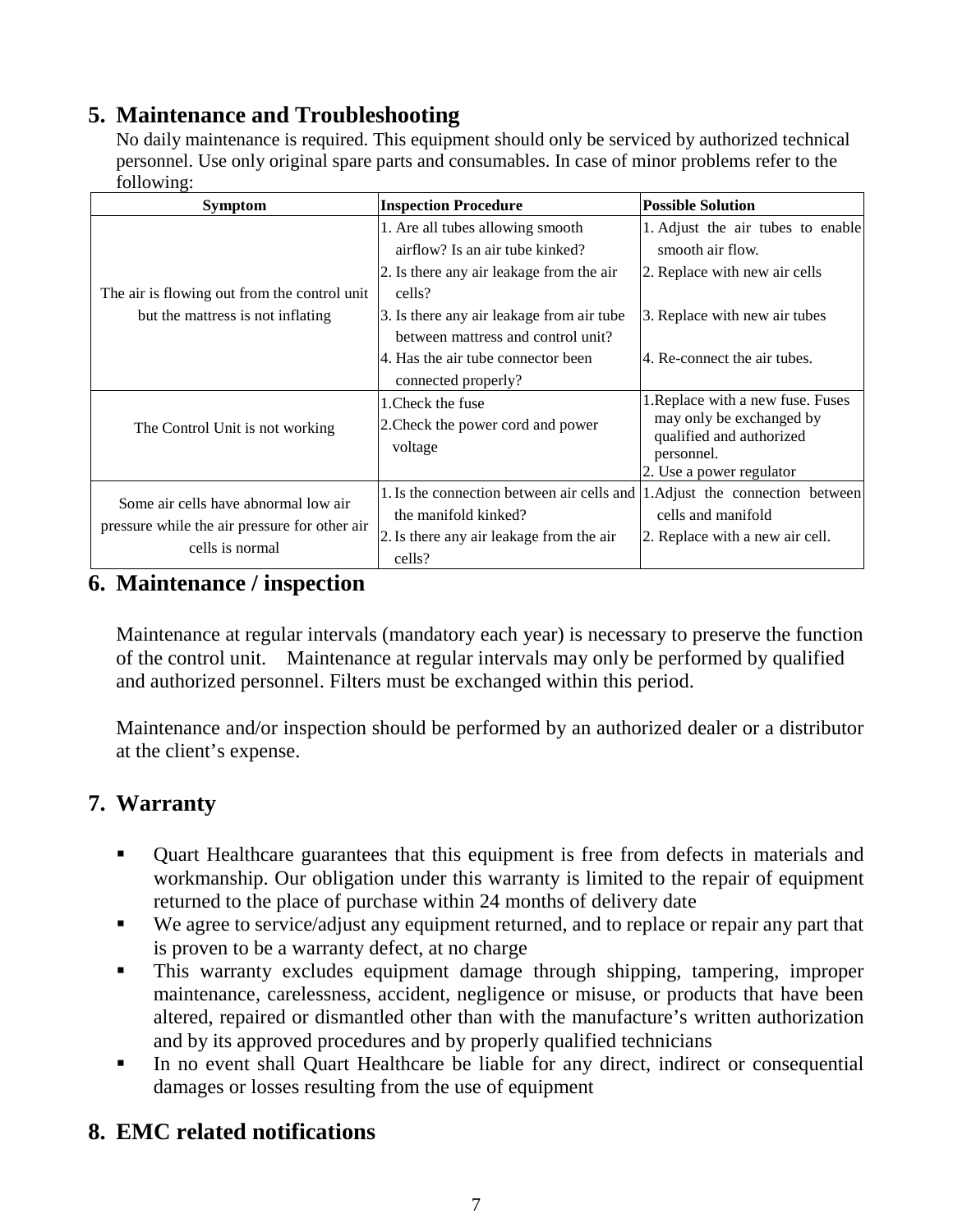#### **Guidance and manufacturer's declaration – electromagnetic emissions**

DynaLaL III is intended for use in the electromagnetic environment specified below. The customer or the user of the DynaLaL III should assure that it is used in such an environment.

| <b>Emissions test</b> | <b>Compliance</b> | Electromagnetic              |
|-----------------------|-------------------|------------------------------|
|                       |                   | environment - guidance       |
| RF emissions          |                   | DynaLaL III uses RF          |
| CISPR <sub>11</sub>   |                   | energy only for its internal |
|                       |                   | function. Therefore, its RF  |
|                       | Group 1           | emissions are very low and   |
|                       |                   | are not likely to cause any  |
|                       |                   | interference in nearby       |
|                       |                   | electronic equipment.        |
| <b>RF</b> emissions   | Class B           | DynaLaL III is suitable for  |
| CISPR 11              |                   | use in all establishments,   |
| Harmonic emissions    | Class A           | including domestic           |
| IEC 61000-3-2         |                   | establishments and those     |
| Voltage fluctuations/ |                   | directly connected to the    |
| flicker emissions     |                   | public low-voltage power     |
| IEC 61000-3-3         | Complies          | supply network that          |
|                       |                   | supplies buildings used for  |
|                       |                   | domestic purposes.           |

| Guidance and manufacturer's declaration - electromagnetic immunity                                                                                                                   |                                                                         |                                                                         |                                                                                                                                                               |  |
|--------------------------------------------------------------------------------------------------------------------------------------------------------------------------------------|-------------------------------------------------------------------------|-------------------------------------------------------------------------|---------------------------------------------------------------------------------------------------------------------------------------------------------------|--|
| DynaLaL III is intended for use in the electromagnetic environment specified below. The<br>customer or the user of DynaLaL III should assure that it is used in such an environment. |                                                                         |                                                                         |                                                                                                                                                               |  |
| <b>Immunity test</b>                                                                                                                                                                 | <b>IEC 60601</b><br>test level                                          | <b>Compliance</b><br>level                                              | Electromagnetic<br>environment-<br>guidance                                                                                                                   |  |
| Electrostatic<br>discharge (ESD)<br>IEC 61000-4-2                                                                                                                                    | □6 kV contact<br>□8 kV air                                              | □6 kV contact<br>□8 kV air                                              | Floors should be wood,<br>concrete or ceramic tile.<br>If floors are covered<br>with synthetic material,<br>the relative humidity<br>should be at least 30 %. |  |
| <b>Electrical fast</b><br>transient/burst                                                                                                                                            | □2 kV for<br>power<br>supply lines                                      | □2 kV for power<br>supply lines                                         | Mains power quality<br>should be that of a<br>typical commercial or                                                                                           |  |
| IEC 61000-4-4                                                                                                                                                                        | $\Box$ 1 kV for<br>input/output<br>lines                                | $\square$ 1 kV for<br>input/output<br>lines                             | hospital environment.                                                                                                                                         |  |
| Surge<br>IEC 61000-4-5                                                                                                                                                               | $\Box$ 1 kV line(s)<br>to line(s)<br>$\square$ 2 kV line(s)<br>to earth | $\Box$ 1 kV line(s) to<br>line(s)<br>$\square$ 2 kV line(s) to<br>earth | Mains power quality<br>should be that of a<br>typical commercial or<br>hospital environment.                                                                  |  |
| Interruptions and<br>voltage variations<br>on power supply<br>input lines                                                                                                            | <5 % UT<br>(>95 % dip in<br>UT)<br>for 0,5 cycle                        | <5 % UT<br>$(>95%$ dip in $UT)$<br>for 0,5 cycle<br>40 % UT             | Mains power quality<br>should be that of a<br>typical commercial or<br>hospital environment. If<br>the user of DynaLaL III                                    |  |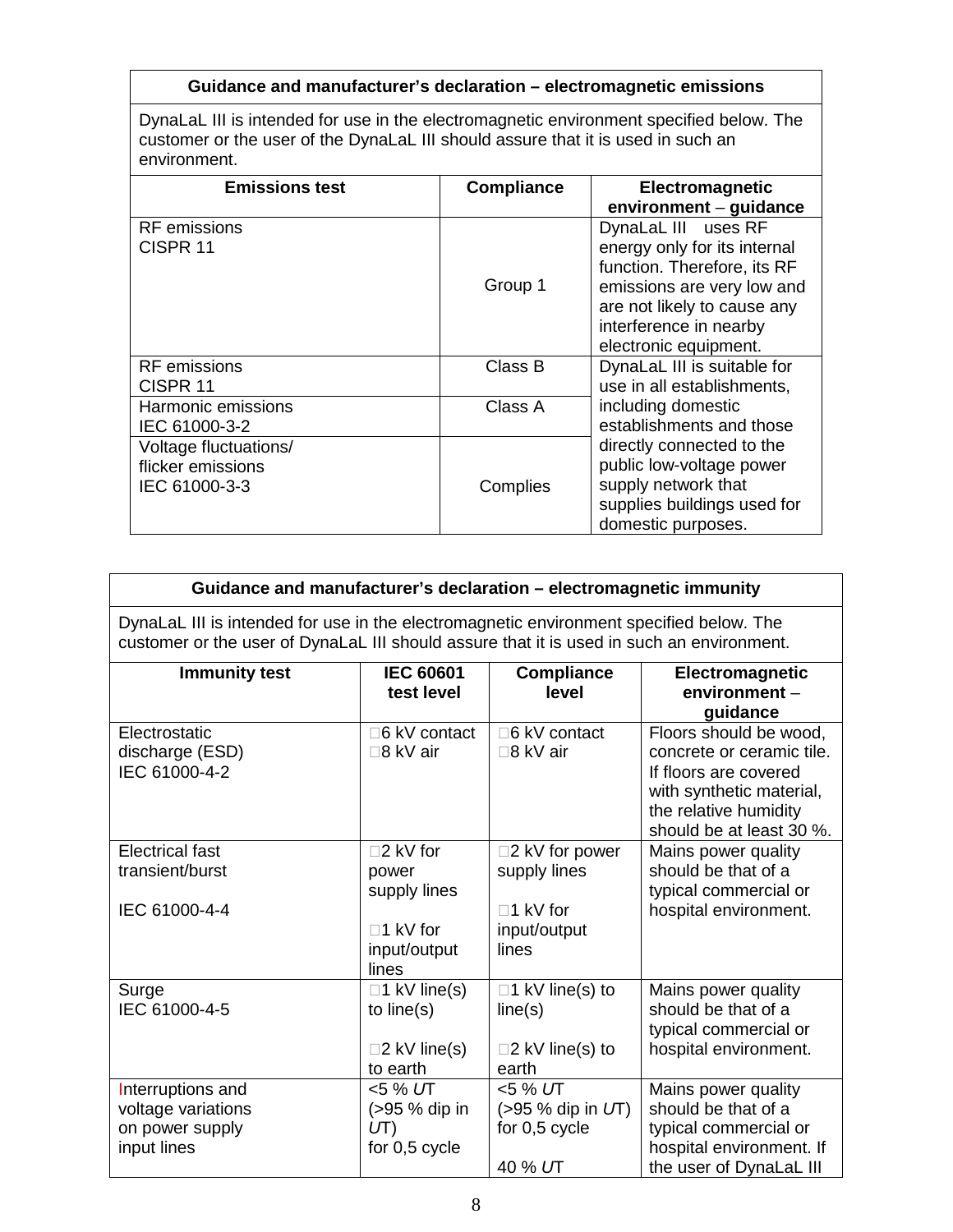| IEC 61000-4-11                                                                                                                                                                       | 40 % UT<br>(60 % dip in<br>UT)<br>for 5 cycles<br>70 % UT<br>(30 % dip in<br>UT)<br>for 25 cycles<br><5 % UT<br>(>95 % dip in<br>UT)<br>for 5 sec | $(60 %$ dip in $UT)$<br>for 5 cycles<br>70 % UT<br>$(30 %$ dip in $UT)$<br>for 25 cycles<br><5 % UT<br>$(>95%$ dip in $UT)$<br>for 5 sec | requires continued<br>operation during power<br>mains interruption, it is<br>recommended that<br>DynaLaL III<br>be<br>powered from an<br>uninterruptible power<br>supply or a battery.                                                                            |  |  |
|--------------------------------------------------------------------------------------------------------------------------------------------------------------------------------------|---------------------------------------------------------------------------------------------------------------------------------------------------|------------------------------------------------------------------------------------------------------------------------------------------|-------------------------------------------------------------------------------------------------------------------------------------------------------------------------------------------------------------------------------------------------------------------|--|--|
| Power frequency<br>(50/60 Hz)<br>magnetic field<br>IEC 61000-4-8                                                                                                                     | 3 A/m                                                                                                                                             | 3 A/m                                                                                                                                    | Power frequency<br>magnetic fields should<br>be at levels<br>characteristic of a<br>typical location in a<br>typical commercial or<br>hospital environment.                                                                                                       |  |  |
| NOTE UT is the a.c. main voltage prior to application of the test level.                                                                                                             |                                                                                                                                                   |                                                                                                                                          |                                                                                                                                                                                                                                                                   |  |  |
|                                                                                                                                                                                      |                                                                                                                                                   |                                                                                                                                          |                                                                                                                                                                                                                                                                   |  |  |
|                                                                                                                                                                                      |                                                                                                                                                   |                                                                                                                                          | Guidance and manufacturer's declaration - electromagnetic immunity                                                                                                                                                                                                |  |  |
| DynaLaL III is intended for use in the electromagnetic environment specified below. The<br>customer or the user of DynaLaL III should assure that it is used in such an environment. |                                                                                                                                                   |                                                                                                                                          |                                                                                                                                                                                                                                                                   |  |  |
| <b>Immunity test</b>                                                                                                                                                                 | <b>IEC 60601</b><br>test level                                                                                                                    | <b>Compliance</b><br>level                                                                                                               | <b>Electromagnetic environment</b><br>- guidance                                                                                                                                                                                                                  |  |  |
| <b>Conducted RF</b>                                                                                                                                                                  | 3 Vrms                                                                                                                                            |                                                                                                                                          | Portable and mobile RF<br>communications equipment<br>should be used no closer to any<br>part of DynaLaL III, including<br>cables, than the recommended<br>separation distance calculated<br>from the equation applicable to<br>the frequency of the transmitter. |  |  |
| IEC 61000-4-6                                                                                                                                                                        | 150 kHz to<br>80 MHz                                                                                                                              | 3 Vrms                                                                                                                                   | <b>Recommended separation</b><br>distance                                                                                                                                                                                                                         |  |  |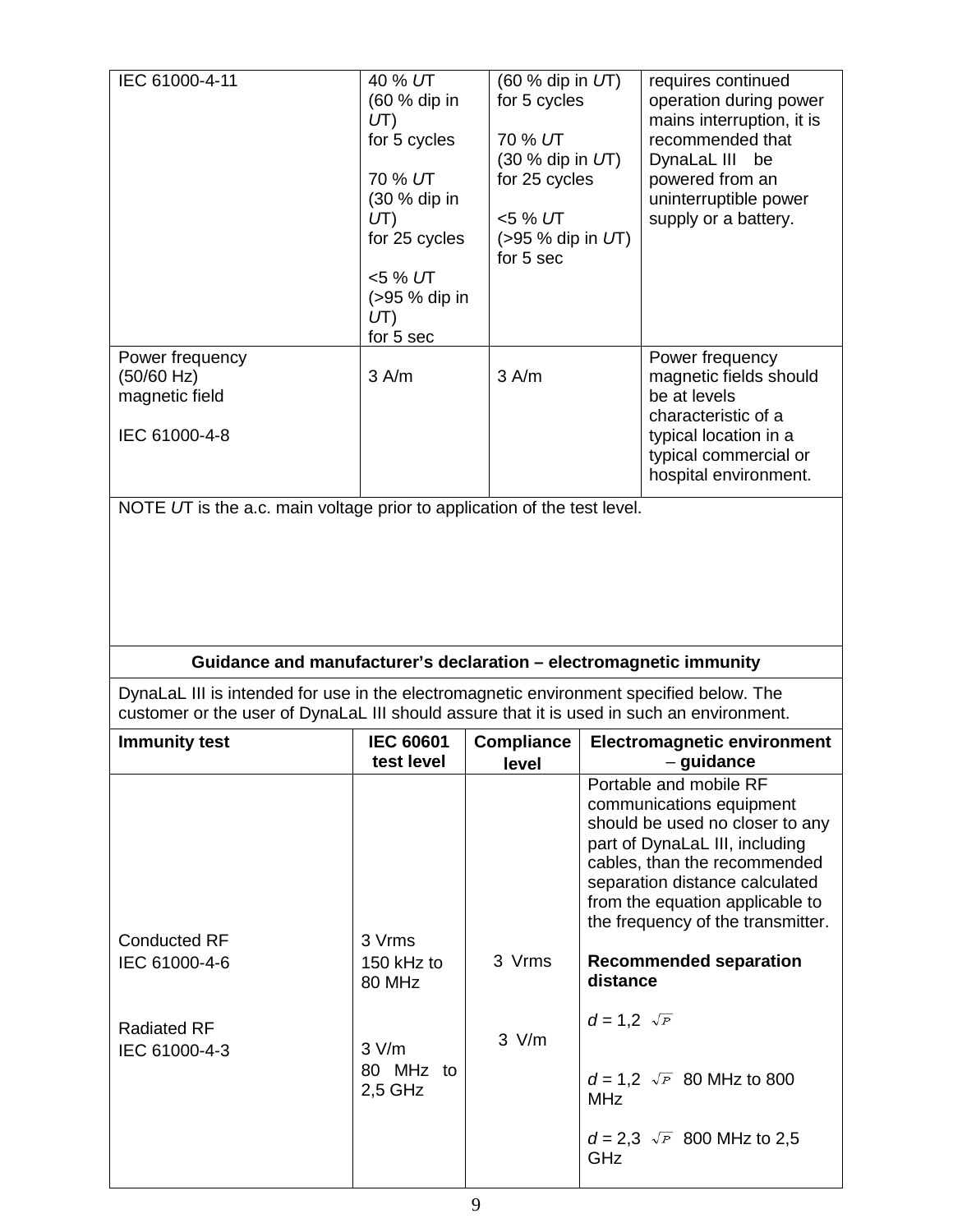|                                                                                                                                                                                                                                                                                                                                                                     |  | where $P$ is the maximum output<br>power rating of the transmitter in<br>watts (W) according to the<br>transmitter manufacturer and d<br>is the recommended separation<br>distance in metres (m).<br>Field strengths from fixed RF<br>transmitters, as determined by<br>an electromagnetic site survey, a<br>should be less than the<br>compliance level in each<br>frequency range.b<br>Interference may occur in the<br>vicinity of equipment marked<br>with the following symbol:<br>$\big((\boldsymbol{\cdot})\big)$ |
|---------------------------------------------------------------------------------------------------------------------------------------------------------------------------------------------------------------------------------------------------------------------------------------------------------------------------------------------------------------------|--|--------------------------------------------------------------------------------------------------------------------------------------------------------------------------------------------------------------------------------------------------------------------------------------------------------------------------------------------------------------------------------------------------------------------------------------------------------------------------------------------------------------------------|
|                                                                                                                                                                                                                                                                                                                                                                     |  |                                                                                                                                                                                                                                                                                                                                                                                                                                                                                                                          |
| NOTE 1 At 80 MHz and 800 MHz, the higher frequency range applies.<br>NOTE 2 These guidelines may not apply in all situations. Electromagnetic propagation is affected by absorption<br>and reflection from structures, objects and people.                                                                                                                          |  |                                                                                                                                                                                                                                                                                                                                                                                                                                                                                                                          |
| a<br>land mobile radios, amateur radio, AM and FM radio broadcast and TV broadcast cannot be predicted<br>theoretically with accuracy. To assess the electromagnetic environment due to fixed RF transmitters, an<br>normal operation. If abnormal performance is observed, additional measures may be necessary, such as<br>reorienting or relocating DynaLaL III. |  | Field strengths from fixed transmitters, such as base stations for radio (cellular/cordless) telephones and<br>electromagnetic site survey should be considered. If the measured field strength in the location in which the<br>DynaLaL III is used exceeds the applicable RF compliance level above, DynaLaL III should be observed to verify                                                                                                                                                                           |

#### **Recommended separation distances between portable and mobile RF communications equipment and DynaLaL III**

DynaLaL III is intended for use in an electromagnetic environment in which radiated RF disturbances are controlled. The customer or the user of DynaLaL III can help prevent electromagnetic interference by maintaining a minimum distance between portable and mobile RF communications equipment (transmitters) and DynaLaL III as recommended below, according to the maximum output power of the communications equipment.

| <b>Rated maximum</b><br>output power of | Separation distance according to frequency of transmitter<br>m |                                                                       |      |  |  |
|-----------------------------------------|----------------------------------------------------------------|-----------------------------------------------------------------------|------|--|--|
| transmitter<br>W                        | 150 kHz to<br><b>80 MHz</b>                                    | 80 MHz to<br>800 MHz to 2,5 GHz<br><b>800 MHz</b><br>$d=2,3 \sqrt{P}$ |      |  |  |
|                                         | $d = 1,2 \sqrt{P}$                                             | $d = 1,2 \sqrt{P}$                                                    |      |  |  |
| 0,01                                    | 0,12                                                           | 0,12                                                                  | 0,23 |  |  |
| 0,1                                     | 0,38                                                           | 0,38                                                                  | 0,73 |  |  |
|                                         | 1.2                                                            | 1.2                                                                   | 2,3  |  |  |
| 10                                      | 3,8                                                            | 3,8                                                                   | 7,3  |  |  |
| 100                                     | 12                                                             | 12                                                                    | 23   |  |  |